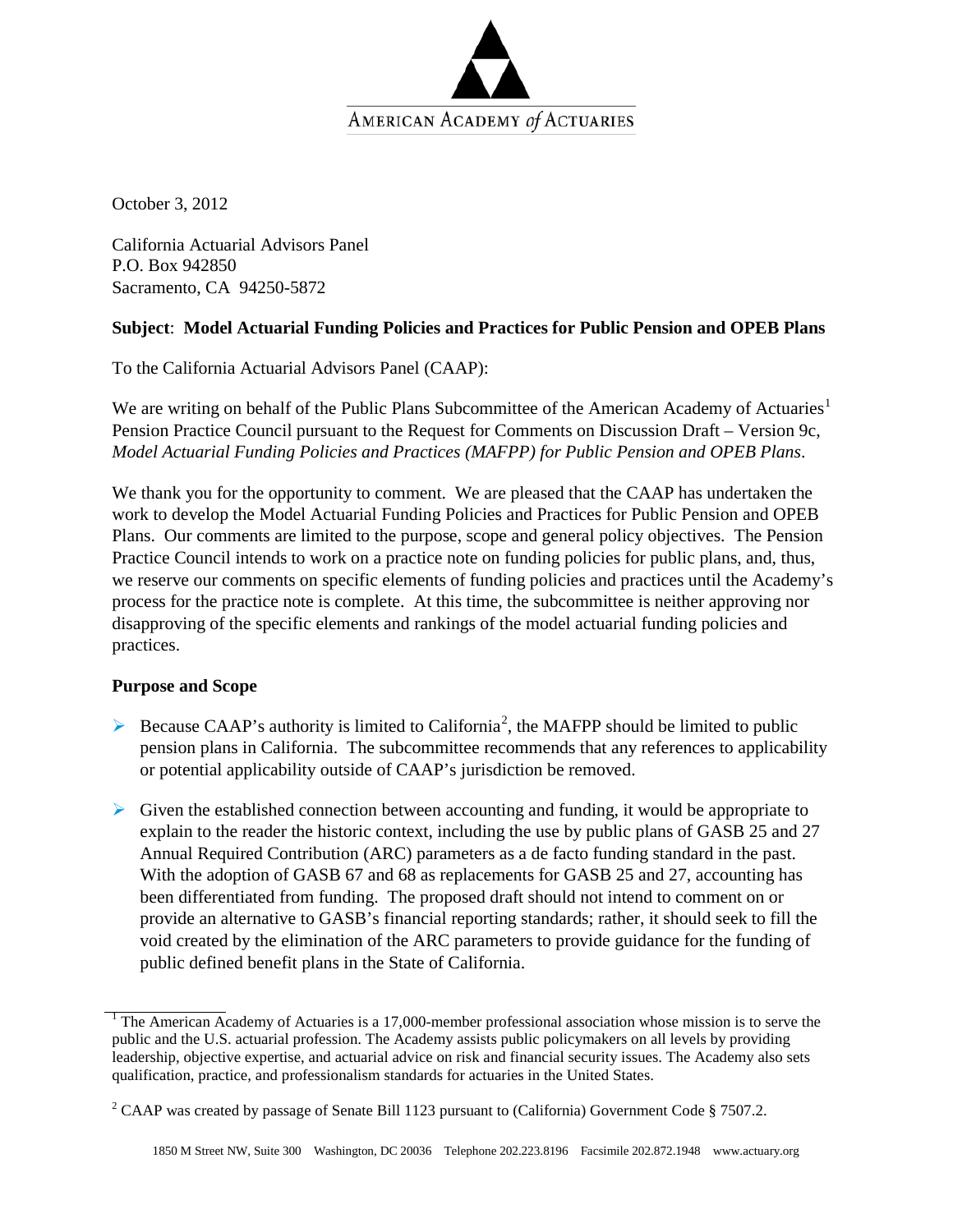- $\triangleright$  The MAFPP does not adequately address all of the funding policies and practices for other postemployment benefit (OPEB) plans. The subcommittee recommends that the MAFPP specifically be limited to public pension plans. In addition, the scope should be limited to ongoing public pension plans (i.e., plans whose members earn future accruals and that are open to new hires). While MAFPP makes some attempt to address the differences for closed plans, the topic requires consideration of many factors that are beyond the scope of this proposed draft.
- $\triangleright$  We note that the MAFPP would categorize the current Pension Protection Act (PPA) funding method (traditional unit credit) as "unacceptable". This seems politically sensitive and potentially highly charged. We therefore suggest that the scope clarify that the MAFPP specifically applies to a level cost model where the discount rate is based on the expected return on assets (and PPA is a different model based on funding toward a settlement obligation with discount rates based on corporate bond yields). The reasons to use a level cost model in the public sector versus the PPA model in the private sector are probably beyond the scope of what should be contained in the MAFPP.
- $\triangleright$  The model should clearly state its intended audience. If the model is written for an audience beyond actuaries familiar with the subject, we believe that the language will need to be modified appropriately for a non-actuarial readership. Even if it is intended only for actuaries, as noted in some of our other comments, it is important to keep in mind that nonetheless others outside the intended audience will want to use the document. We recommend CAAP take steps to ensure that a non-actuarial reader does not unintentionally misconstrue the document.
- $\triangleright$  The Subcommittee believes that the funding policy should specifically exclude certain actuarial calculations such as the method for setting purchase of service rates and the cost of gain sharing benefits.
- $\triangleright$  We recommend that the limitations of the model be clearly highlighted, preferably in a format such as bullet form (and in a box) on the first page. In addition, the limitations should be included on any summary pages and the category grid.
- $\triangleright$  The MAFPP does not appear to consider certain benefit structures such as those where a portion of the benefit depends on market investment returns or those where the benefit is the greater of two or more formulas. Either the scope should be limited excluding such benefit structures or additional practices should be added including considerations such as balancing the desire for a level percent of pay normal cost with the goal that the actuarial accrued liability always equal or exceed the present value of accumulated benefits.
- $\triangleright$  We appreciate that it may be useful to have five categories of practice for purposes of discussion of funding policies and practices. However, we recommend CAAP consider limiting the number of categories to three when the final MAFPP is issued. The three categories should include: acceptable practices, acceptable practices under certain circumstances, and not acceptable practices.
- The "Purpose and Scope" section should reference the prominent roles of the Actuarial Standards Board and the Actuarial Standards of Practice Especially if the CAAP intends that the model is